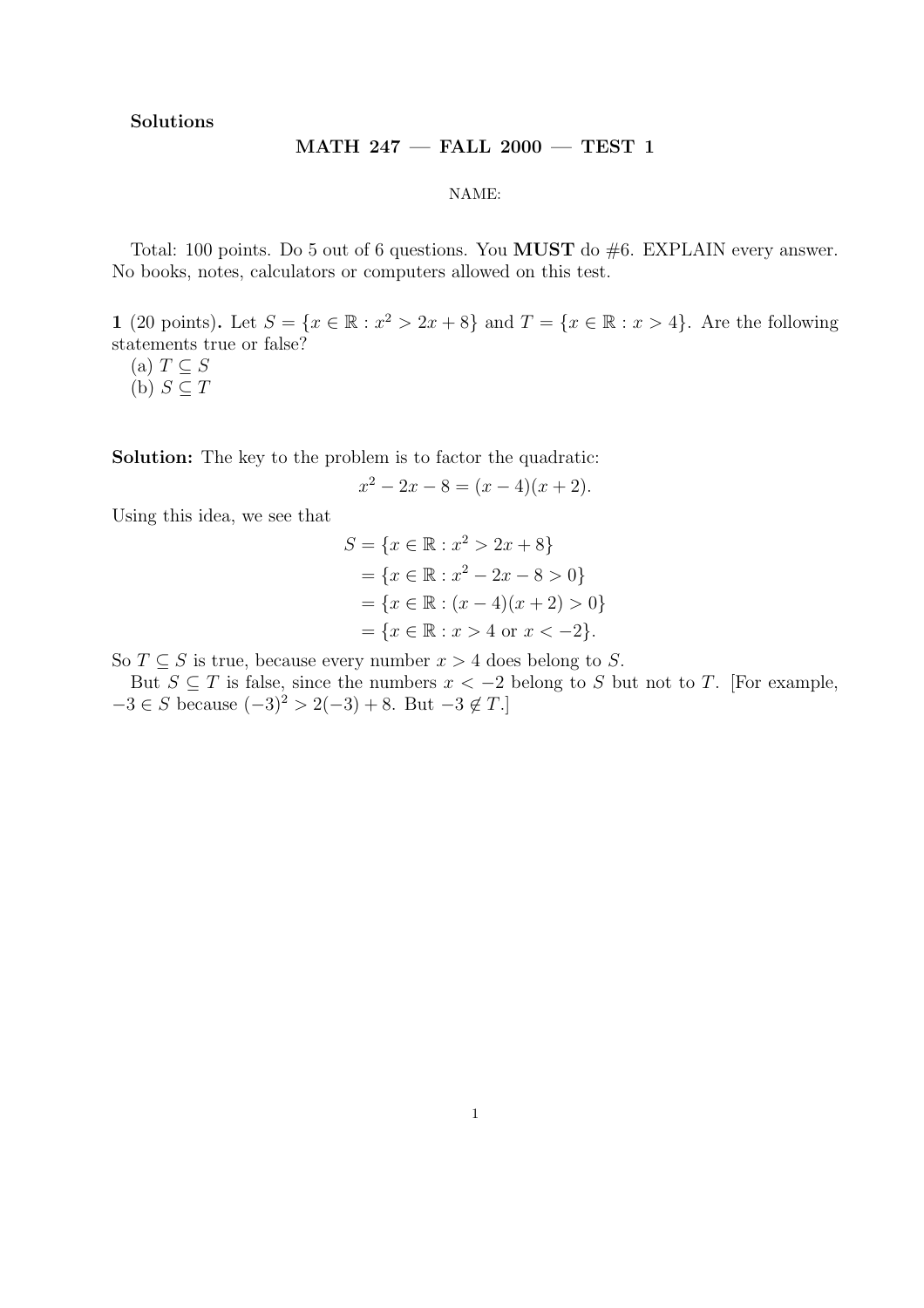2 (20 points). Without using words of negation (such as "no", "not",...), write the negations of the following statements.

- a) For all real numbers A there is an  $x < A$  such that  $f(x) > B$ .
- b) There exists  $c \in \mathbb{R}$  such that for all real numbers  $x, y \geq c$ , if  $x > y$  then  $f(x) > f(y)$ .

## Solution:

a) In symbols, part a) says

$$
(\forall A \in \mathbb{R})(\exists x < A)f(x) > B.
$$

To negate this, we change  $\forall$  to  $\exists$ , change  $\exists$  to  $\forall$ , and negate the statement at the end, getting:

$$
(\exists A \in \mathbb{R})(\forall x < A) \neg (f(x) > B).
$$

But  $\neg(f(x) > B)$  means  $f(x) \leq B$ , and so the desired negation is

$$
(\exists A \in \mathbb{R})(\forall x < A)f(x) \leq B.
$$

In words, one could write:

For some real number A, for all 
$$
x < A
$$
 we have  $f(x) \leq B$ .

b) In symbols, part b) says

$$
(\exists c \in \mathbb{R})(\forall x, y \ge c)(x > y \Longrightarrow f(x) > f(y)).
$$

To negate this, we change  $\forall$  to  $\exists$ , change  $\exists$  to  $\forall$ , and negate the statement at the end, getting:

 $(\forall c \in \mathbb{R})(\exists x, y \ge c) \neg(x > y \Longrightarrow f(x) > f(y)).$ 

But if it is not true that  $(x > y \Longrightarrow f(x) > f(y))$ , then we must have  $x > y$  and  $f(x) \le f(y)$ . Hence the desired negation is

 $(\forall c \in \mathbb{R})(\exists x, y \ge c)(x > y \text{ and } f(x) \le f(y)).$ 

In words, one could write:

For each  $c \in \mathbb{R}$  there exists  $x, y \geq c$  such that  $x > y$  and  $f(x) \leq f(y)$ .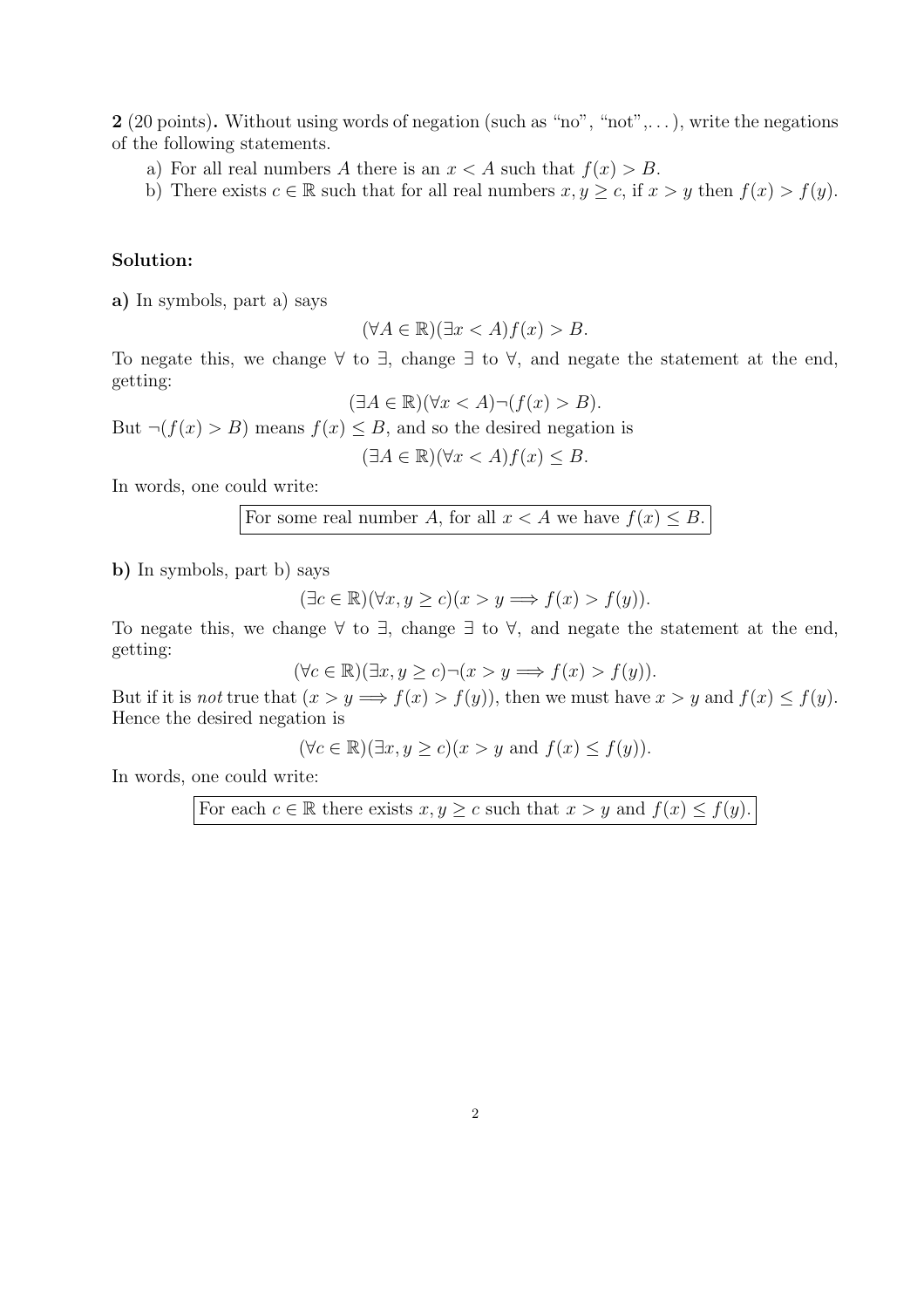3 (20 points). Let

$$
f(x) = \frac{x^2 - 1}{x^2 + 4}
$$
,  $x \in \mathbb{R}$ .

Show that the image of f is  $\left[-\frac{1}{4}\right]$  $\frac{1}{4}, 1$ ).

**Solution:** Write  $f(\mathbb{R})$  for the image of f.

i)  $f(\mathbb{R}) \subseteq \left[-\frac{1}{4}\right]$  $\frac{1}{4}$ , 1).

Proof: For every  $x \in \mathbb{R}$ , we have

$$
f(x) = \frac{x^2 - 1}{x^2 + 4} < 1 \qquad \text{because } x^2 - 1 < x^2 + 4
$$

(this last inequality simplifies to the true inequality  $-1 < 4$ ). And also

$$
f(x) = \frac{x^2 - 1}{x^2 + 4} \ge -\frac{1}{4}
$$
 because  $x^2 - 1 \ge -\frac{1}{4}(x^2 + 4)$ 

(this last inequality simplifies to the true inequality  $\frac{5}{4}x^2 \ge 0$ ).

This proves that  $-\frac{1}{4} \le f(x) < 1$  for all x, and so  $f(\mathbb{R}) \subseteq [-\frac{1}{4}]$  $\frac{1}{4}$ , 1).

$$
\textbf{ii)}\;f(\mathbb{R})\supseteq[-\tfrac{1}{4},1).
$$

Proof: Let  $y \in \left[-\frac{1}{4}\right]$  $\frac{1}{4}$ , 1). We want to show there exists an  $x \in \mathbb{R}$  with  $f(x) = y$ , because then we will know  $y \in f(\mathbb{R})$ . In fact we can find two such x-values:

$$
f(x) = y \iff \frac{x^2 - 1}{x^2 + 4} = y
$$
  

$$
\iff x^2 - 1 = y(x^2 + 4)
$$
  

$$
\iff (1 - y)x^2 = 1 + 4y
$$
  

$$
\iff x^2 = \frac{1 + 4y}{1 - y}
$$
  

$$
\iff x = \pm \sqrt{\frac{1 + 4y}{1 - y}}.
$$

It is OK to take the square root here because the number inside is nonnegative:  $1 + 4y \ge 0$ because  $y \geq -\frac{1}{4}$ , and  $1 - y > 0$  because  $y < 1$ .

This completes the proof that  $f(\mathbb{R}) = \begin{bmatrix} -\frac{1}{4} \end{bmatrix}$  $\frac{1}{4}$ , 1).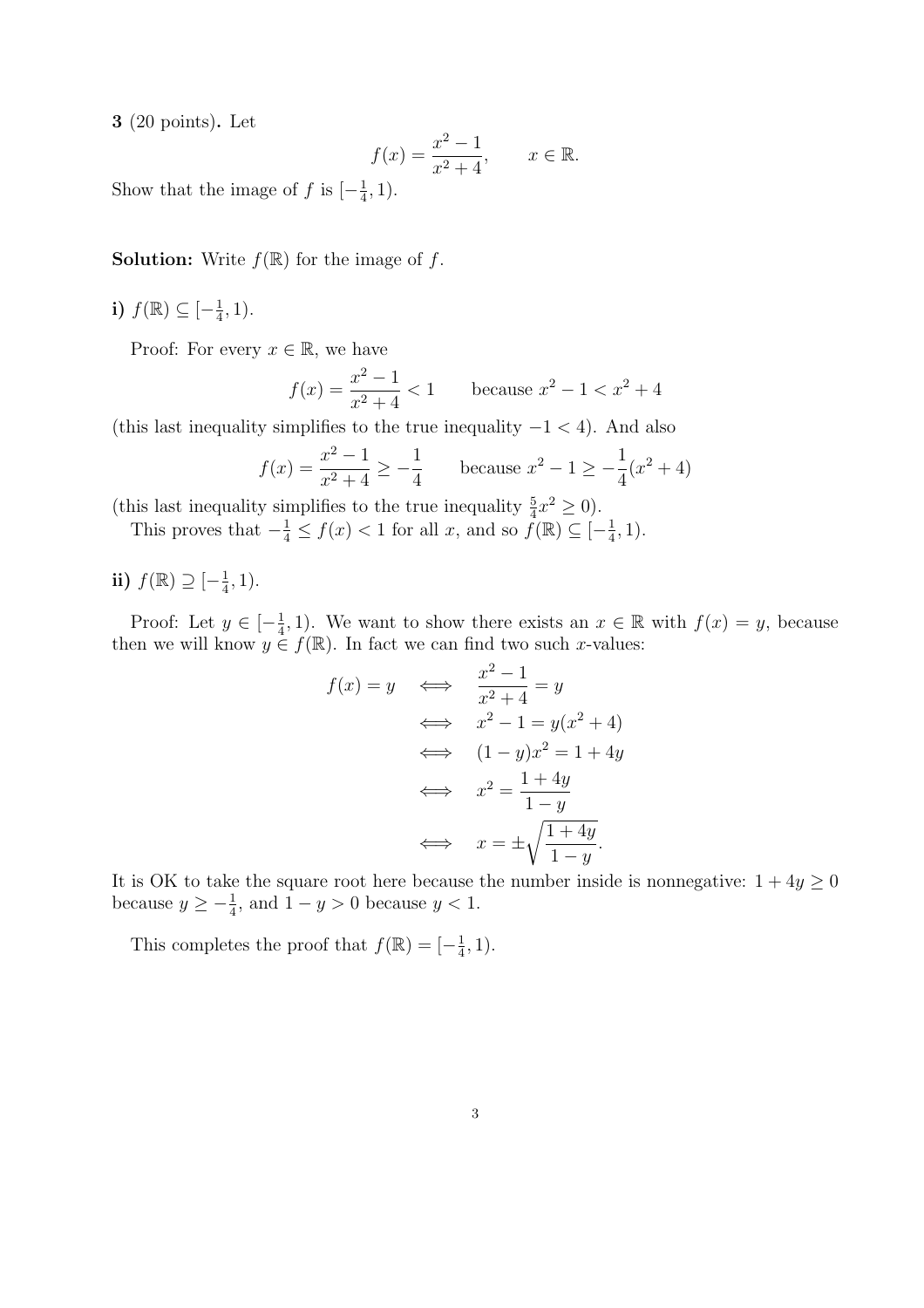4 (20 points). Let  $n \geq 3$ . Prove by induction that every set of n elements has  $\frac{1}{2}n(n-1)$ subsets of size 2.

[For example, the set  $A = \{x_1, x_2, x_3\}$  has the following subsets of size two:  $\{x_1, x_2\}, \{x_1, x_3\}$ and  $\{x_2, x_3\}$ . Here  $n = 3$ , and notice  $\frac{1}{2}n(n-1) = 3$ , which correctly gives the number of subsets of size two. This proves your induction basis.]

## Solution:

Write  $P(n)$  for the statement that "every set of n elements has  $\frac{1}{2}n(n-1)$  subsets of size 2".

(a) [Basis step] Let  $n = 3$ . Then  $P(3)$  is true, as shown in the statement of the problem.

(b) [Induction step] Assume  $P(n)$  is true for  $n = k$ , so that every set of k elements has 1  $\frac{1}{2}k(k-1)$  subsets of size 2. Let A be a set of  $k+1$  elements. To complete the induction step, we need to show that A has

$$
\frac{1}{2}(k+1)k
$$

subsets of size 2, since that is the statement  $P(n)$  with  $n = k + 1$ .

Write  $A = \{x_1, x_2, \ldots, x_k, x_{k+1}\}\$ for our set of  $k+1$  elements. Obviously there are **k** subsets of size 2 that contain  $x_{k+1}$ , namely the subsets  $\{x_1, x_{k+1}\}, \{x_2, x_{k+1}\}, \ldots, \{x_k, x_{k+1}\}.$ And the subsets of size 2 that do *not* contain  $x_{k+1}$  are precisely the subsets of  $\{x_1, x_2, \ldots, x_k\}$ of size 2. There are  $\frac{1}{2}k(k-1)$  such subsets by the induction hypothesis. Adding up, we find the number of subsets of  $A$  of size 2 is:

$$
\frac{1}{2}k(k-1) + k = \frac{1}{2}k(k-1+2) = \frac{1}{2}(k+1)k,
$$

exactly as we needed to show.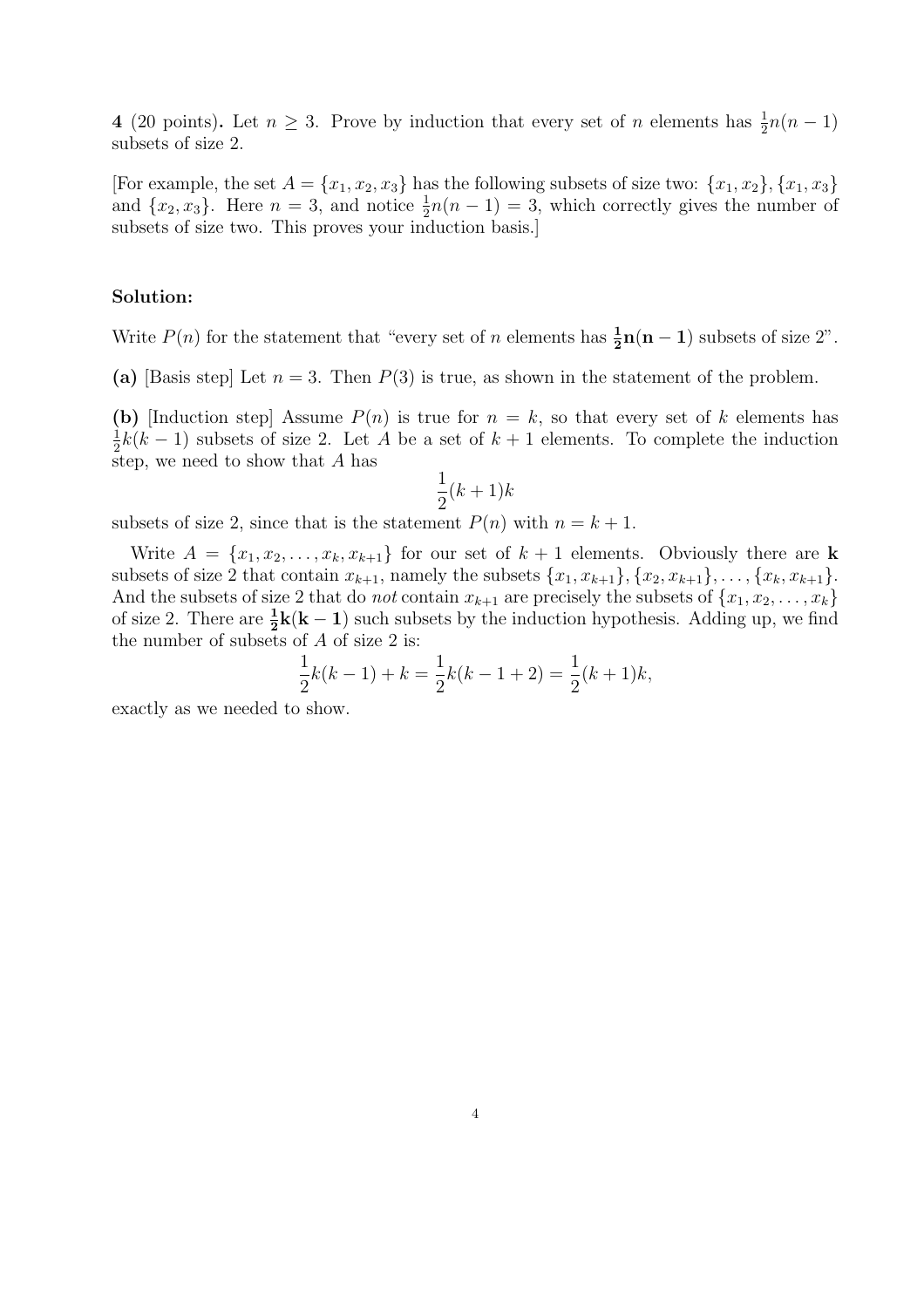**5** (20 points). For  $n \ge 2$ , find and prove a formula for  $\prod_{i=2}^{n} \left(1 - \frac{1}{i^2}\right)$  $\overline{i^2}$ ¢ .

Solution: First we investigate numerically:

$$
n = 2 \implies \prod_{i=2}^{n} (1 - \frac{1}{i^2}) = (1 - \frac{1}{2^2}) = \frac{3}{4}
$$
  
\n
$$
n = 3 \implies \prod_{i=2}^{n} (1 - \frac{1}{i^2}) = (1 - \frac{1}{2^2})(1 - \frac{1}{3^2}) = \frac{2}{3}
$$
  
\n
$$
n = 4 \implies \prod_{i=2}^{n} (1 - \frac{1}{i^2}) = (1 - \frac{1}{2^2})(1 - \frac{1}{3^2})(1 - \frac{1}{4^2}) = \frac{5}{8}
$$
  
\n
$$
n = 5 \implies \prod_{i=2}^{n} (1 - \frac{1}{i^2}) = (1 - \frac{1}{2^2})(1 - \frac{1}{3^2})(1 - \frac{1}{4^2})(1 - \frac{1}{5^2}) = \frac{3}{5}
$$

So the results for  $n = 2, 3, 4, 5$  are  $\frac{3}{4}, \frac{2}{3}$  $\frac{2}{3}, \frac{5}{8}$  $\frac{5}{8}, \frac{3}{5}$  $\frac{3}{5}$ . There is no really obvious pattern here. But wait!  $\frac{2}{3} = \frac{4}{6}$  $\frac{4}{6}$  and  $\frac{3}{5} = \frac{6}{10}$ . So the list can be rewritten as  $\frac{3}{4}$ ,  $\frac{4}{6}$  $\frac{4}{6}, \frac{5}{8}$  $\frac{5}{8}$ ,  $\frac{6}{10}$ . Now we see that the  $n^{\text{th}}$ term matches up with  $\frac{n+1}{2n}$ , at least for the cases  $n = 2, 3, 4, 5$ .

Now we prove our conjecture that

$$
\prod_{i=2}^{n} (1 - \frac{1}{i^2}) = \frac{n+1}{2n} \quad \text{for all } n \ge 2.
$$

Proof.

(a) [Basis step] The first case to consider here is  $n = 2$  (notice we don't consider  $n = 1$ (a) [Basis step] The first case to consider here is  $n = 2$  (notice we don't consider here in this problem). We already did the basis step above: when  $n = 2$  we have  $\prod_{i=2}^{n} (1 - \frac{1}{i^2})$  $\frac{1}{i^2}) =$  $(1 - \frac{1}{2^2})$  $\frac{1}{2^2}$ ) =  $\frac{3}{4}$  =  $\frac{n+1}{2n}$  $\frac{n+1}{2n}$ .

(b) [Induction step] Let  $k \geq 2$ . Assume the formula holds for  $n = k$ , so that

$$
\prod_{i=2}^{k} (1 - \frac{1}{i^2}) = \frac{k+1}{2k}.
$$

Then

 $\frac{k+1}{1}$  $i=2$  $(1 -$ 1  $\frac{1}{i^2}$ ) =  $\Big[1 -$ 1  $(k+1)^2$  $\frac{k}{1-r}$  $i=2$  $(1 -$ 1  $\frac{1}{i^2}$  by splitting of the last term of the product  $= |1 -$ · ¸ 1  $(k+1)^2$  $k+1$  $2k$ by the induction hypothesis =  $[(k+1)^2-1]$  $(k+1)^2$  $k+1$  $2k$ =  $k^2+2k$  $2k(k + 1)$ =  $k+2$  $\frac{k+2}{2(k+1)},$ 

which is the desired formula with  $n = k + 1$ . This proves the induction step.  $\Box$